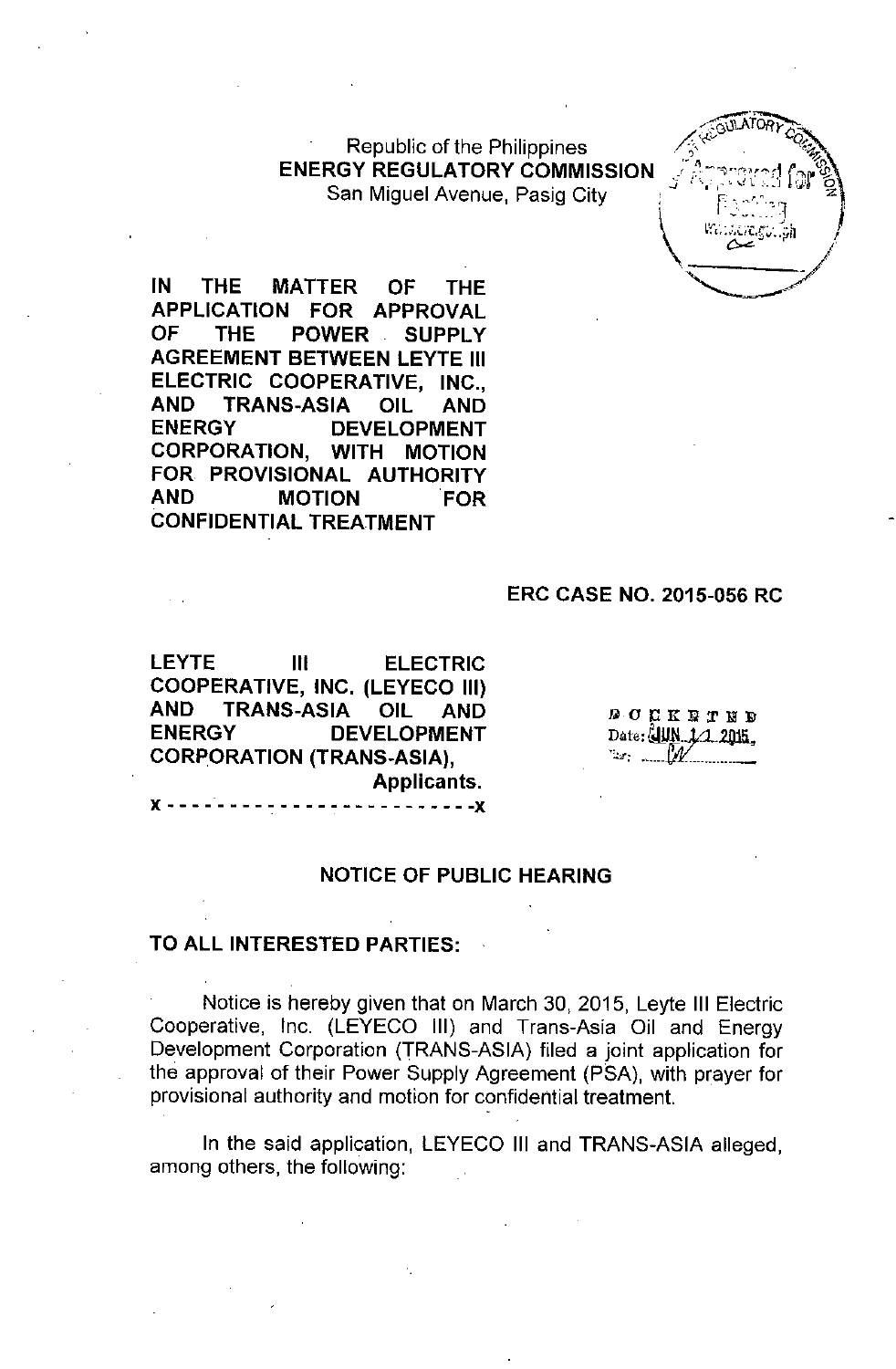÷.

 $\mathcal{L}_{\infty}$ 

- 1. LEYECO III is a non-stock, non-profit electric cooperative organized and existing under Presidential Decree No. 269 (P.D. 269), as amended, with principal office at Barangay San Roque, Tunga, Leyte. It has a franchise to distribute electricity in the municipalities of Alang-alang, Barugo, Capoocan, Carigara, Jaro, Pastrana, San Miguel, Sta. Fe and Tunga all within the Province of Leyte;
- 2. TRANS-ASIA is a corporation duly organized and existing under the laws of the Republic of the Philippines, with principal address at Level **11,** PHINMA Plaza, 39 Plaza Drive, Rockwell Center, Makati City;
- 3. Pursuant to Rule 20 (B) of the Commission's Rules of Practice and Procedure, the instant application is submitted to the Commission for its review and approval of the PSA dated December 20, 2014 executed by and between LEYECO III and TRANS-ASIA;
- 4. In compliance with Rule 6 of the Commission's Rules of Practice and Procedure, a copy of the Joint Application with all its annexes and accompanying documents were furnished to the legislative bodies of the cities or municipalities where LEYECO III principally operates. The copies of the corresponding proofs of receipt are attached to the application as Annex "C-1" and series;
- 5. Furthermore, they have caused the publication of the present Joint Application in its entirety, excluding its annexes, in a newspaper of general circulation within LEYECO Ill's franchise area. The copies of the newspaper and the corresponding affidavit of publication are attached as Annexes "C-2" and "C-3," respectively;
- 6. TRANS-ASIA was selected as a winning bidder after the Power Sector Assets and Liabilities Management Corporation (PSALM) conducted a bidding for the selection and appointment of Independent Power Producer Administrator (IPPA) for the Strips of Energy of the Unified Leyte Geothermal Power Plant (ULGPP) pursuant to Section 51(c) of Republic Act No. 9136 (R.A. 9136), otherwise known as the *Electric Power Industry Reform Act* of 2001 (EPIRA). TRANS-ASIA was issued a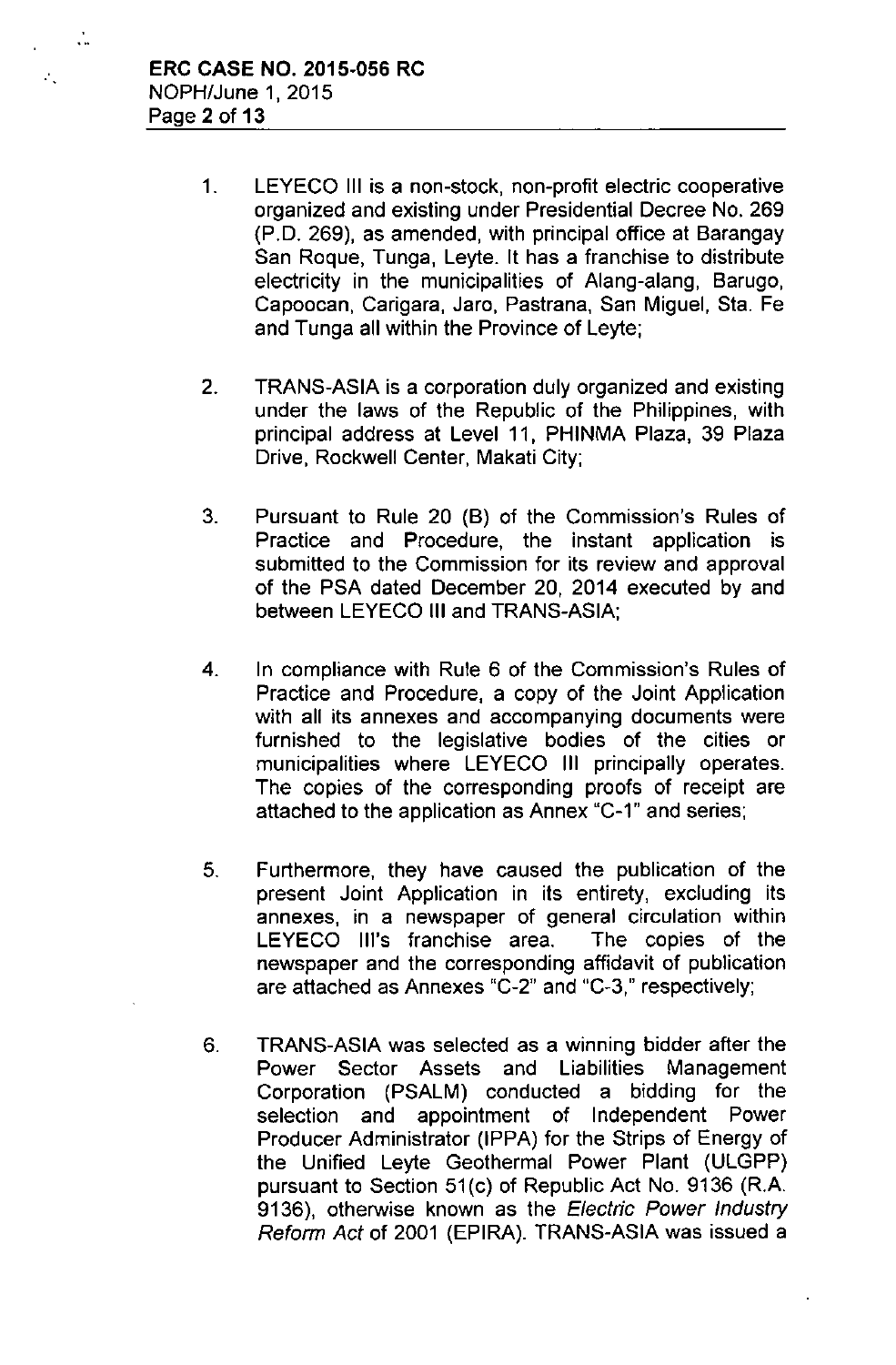, . ,

 $\mathcal{L}$ 

*Notice of Award* by PSALM for the right to 40 MW Strips of Energy from the ULGPP, A copy of the *Notice of Award* is attached to the application as Annex "0";

- 7. Power Supply. At present, LEYECO III sources its electricity requirements from different power suppliers, However, due to increasing energy demand and volatility of Wholesale Electricity Spot Market (WESM) prices, LEYECO III deemed it necessary to look for additional capacity to address its electricity requirements, aggregate with other Region 8 ECs to ensure bargaining power in negotiating with potential power suppliers;
- 8. Regretfully, sometime on November 2013, Typhoon Yolanda severely hit the region which resulted to loss of lives, total shutdown of basic services, commercial establishments, tourism, agriculture, infrastructure, telecommunication, transportation, financial services, and hospitals, among others. Rehabilitation efforts and restoration of reliable electric services is essential for the economic recovery of the region;
- 9. Competitive Procurement Process, In view of the power supply and demand situation in the region and due to the damage brought about by Typhoon Yolanda, the eleven (11) electric cooperatives of Region 8 composed of Don Orestes Romualdez Electric Cooperative, Inc., Leyte II Electric Cooperative Inc., Leyte III Electric Cooperative Inc., Leyte IV Electric Cooperative Inc., Leyte V Electric Cooperative Inc., Southern Leyte Electric Cooperative Inc., Biliran Electric Cooperative, Inc., Samar I Electric Cooperative, Inc., Samar II Electric Cooperative Inc., Eastern Samar Electric Cooperative, Inc., (the "Region 8 ECs") agreed through a Memorandum of Agreement (MOA) to conduct a joint procurement of their short-term aggregated baseload requirement. A Bids and Awards Committee was created to conduct the "R8 Joint Competitive Power Supply Procurement" (R8 JCPSP). A copy of the MOA is attached to the application as Annex **"E'"** ,
	- 9.1. The Region 8 ECs initially prepared their respective least-cost power supply plans and subsequently their aggregated demand for competitive bidding;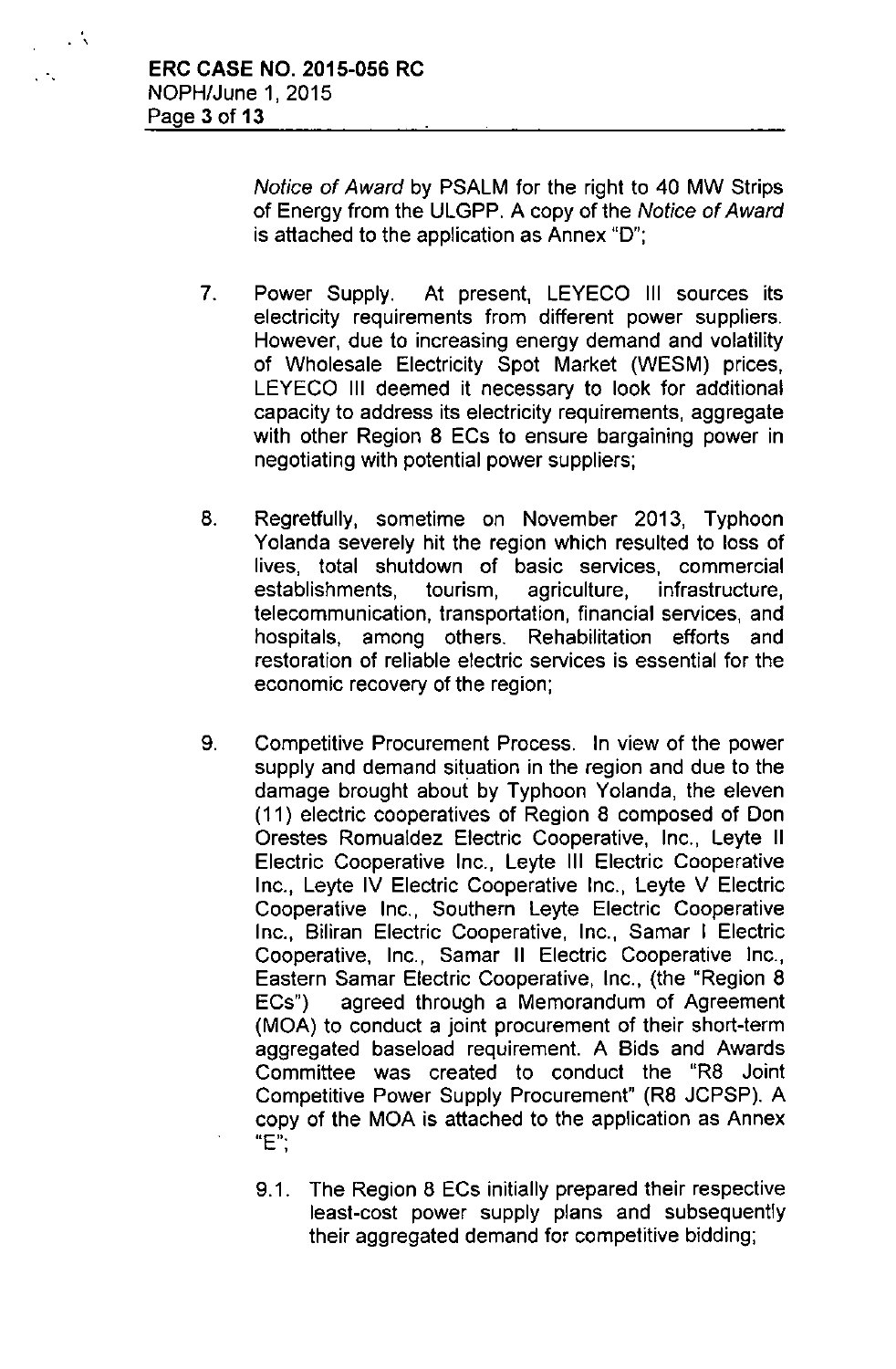. ,

 $\mathbb{R}^2$ 

- 9.2. The competitive tender was published and announced in the franchise areas of the Region 8 ECs. **In** addition, prospective Bidders (GENCOs, IPP Administrators and Wholesale Aggregators) were invited;
- 9.3. Scope of the Bid. The capacity offered by the winning bidder shall be allocated among the eleven (11) Region 8 ECs in proportion to their declared demand. A bidder may offer to supply capacity that is less than or equal to the aggregated baseload requirement in any or all of the contract years in increments of 1 MW. In the event that some winning bidders offered less than 11 MW, the loads shall be optimally allocated in such a way that the blended price from the R8 JCPSP is almost the same. In the event multiple bidders are declared winners for any contract year, all winning bidders shall enter into individual power supply agreements with each of the 11 ECs;
- 9.4. Bidders who signified their intention to join by buying the Bidding Documents attended Pre-Bid Conferences where they gave their comments and sought clarification on the bidding requirements and process. The BAC issued Bid Bulletins and the Final Instruction to Bidders;
- 9.5. The process followed the 2-envelope system, the legal requirements and proof of financial and technical capability in the first and the commercial offer in the second. Bids were evaluated based on an Evaluation Framework released to the bidders; and
- 9.6. After evaluating the bids of each supplier, on November 14, 2014, the BAC issued a Notice of Award declaring TRANS-ASIA as a winning bidder of 40 MW for Contract Year 2015 with a Lowest Calculated Responsive Bid Effective Price of PhP5.5489/kWh and an Offered Capacity of 20 MW for 2016 with a Lowest Calculated Responsive Bid Effective Price of PhP5.611/kWh;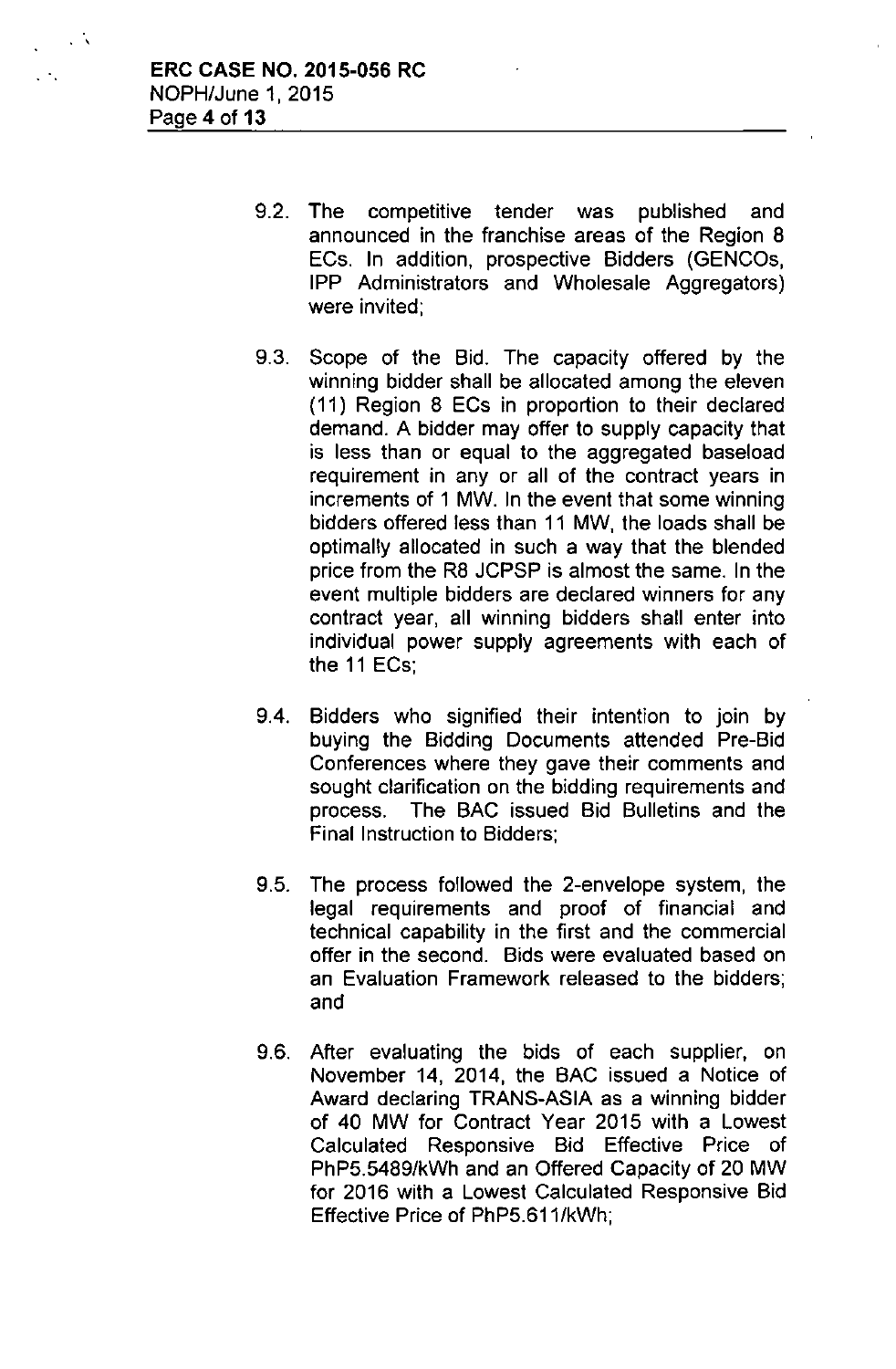. ,

 $\mathcal{L}$ 

## Abstract of the Power Supply Agreement and Related Information

10. The PSA between LEYECO III and TRANS-ASIA is the result of a joint procurement process for the short-term aggregated baseload power supply for 2015-2018 of Region 8 ECs;

### Salient Features

- 11. The PSA, between LEYECO III and TRANS-ASIA contains the following salient terms and conditions:
	- *11.1. Term.* The PSA shall have a term of two (2) years beginning December 26, 2014 to December 25. 2016. Commencement of supply of the Contracted Capacity shall be subject to the fulfillment of certain Conditions Precedent as provided in the PSA;
	- *11.2. Contracted Capacity.* The Contracted Capacity for LEYECO III for contract year 2015 is 1 MW;
	- *11.3. Delivery Points.* TRANS-ASIA shall supply the Contracted Capacity at the Market Trading Nodes of the ULGPP or from TRANS-ASIA's other electricity supply sources in case of Replacement Power;
	- *11.4. Unutilized Capacity and Exchange* of *Contracted Capacities.* The unutilized capacity, if any, of LEYECO III may be used by other Region 8 ECs or sold to the WESM;
	- *11.5. Replacement Power on Scheduled and/or Unscheduled Outages* of *ULGPP.* In the event that TRANS-ASIA is unable to deliver, or cause to be delivered, the Contracted Capacity, or a portion thereof. from the ULGPP for reasons not constituting a Force Majeure Event. TRANS-ASIA shall deliver, or cause to be delivered, said Contracted Capacity, or a portion thereof, at the Delivery Point from other generation or supply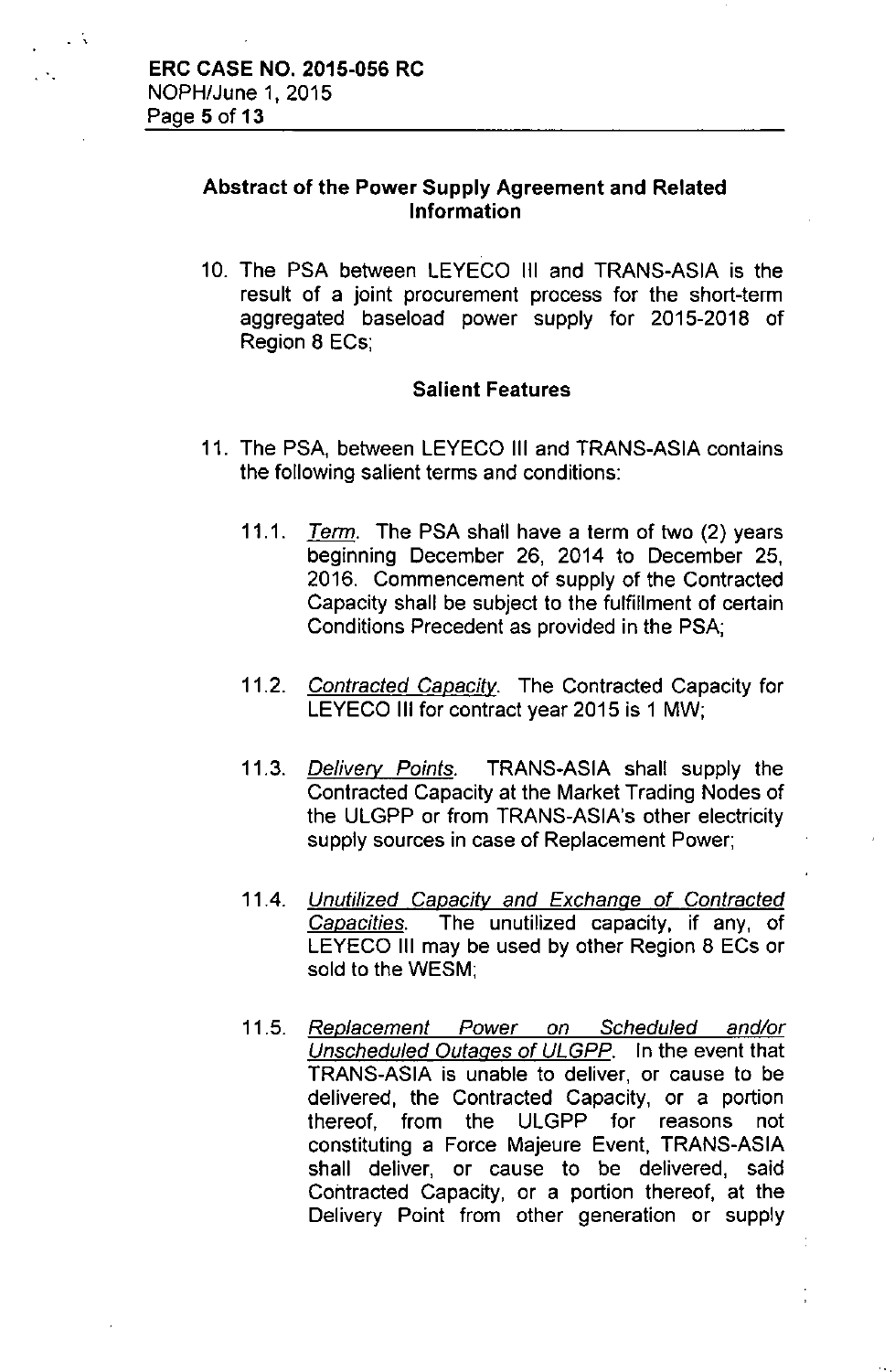$\sim 10$ 

 $\mathcal{L}_{\mathcal{L}}$ 

sources, including the WESM, at the Electricity Fees as provided in PSA;

*11.6. Electricity Fees.* The BUYER shall purchase the electricity supplied by the TRANS-ASIA at a monthly Electricity Fee (EF), in PhP, computed as follows:

$$
EF = CC * H_T * [LPC * (0.7003 * \frac{LCPIn}{LCPIr} + 0.2997) + FPC * FXn * (0.4497 * \frac{FCPIn}{FCPIr} + 0.5503)]
$$

Where:

| Electricity Fee | a se | Electricity Fee, in PhP                                                                                                                                                                                                                                                                                    |  |  |
|-----------------|------|------------------------------------------------------------------------------------------------------------------------------------------------------------------------------------------------------------------------------------------------------------------------------------------------------------|--|--|
| CC              | $=$  | <b>Contracted Capacity</b>                                                                                                                                                                                                                                                                                 |  |  |
| НT              | $=$  | Total number of hours in the Billing<br>Period                                                                                                                                                                                                                                                             |  |  |
| <b>LPC</b>      | $=$  | Local<br>Price<br>Component;<br>PhP1.7465/kWh                                                                                                                                                                                                                                                              |  |  |
| LCPIn           | $=$  | Philippine Consumer Price Index of the<br>calendar month corresponding<br>the<br>billing period, for All Income Households<br>$-$ All Items (2006=100), as published by<br>Philippine National Statistics<br>the<br>Coordination Board (or its substitute or<br>replacement agency, as the case may<br>be) |  |  |
| <b>LCPIr</b>    |      | September 2014 Philippine Consumer<br>Price Index for All Income Households -<br>All Items (2006=100), as published by<br>National Statistics<br>Philippine<br>the                                                                                                                                         |  |  |

FPC  $=$ Foreign Price Component; USD 0.0812 per kWh

be)

Coordination Board (or its substitute or replacement agency, as the case may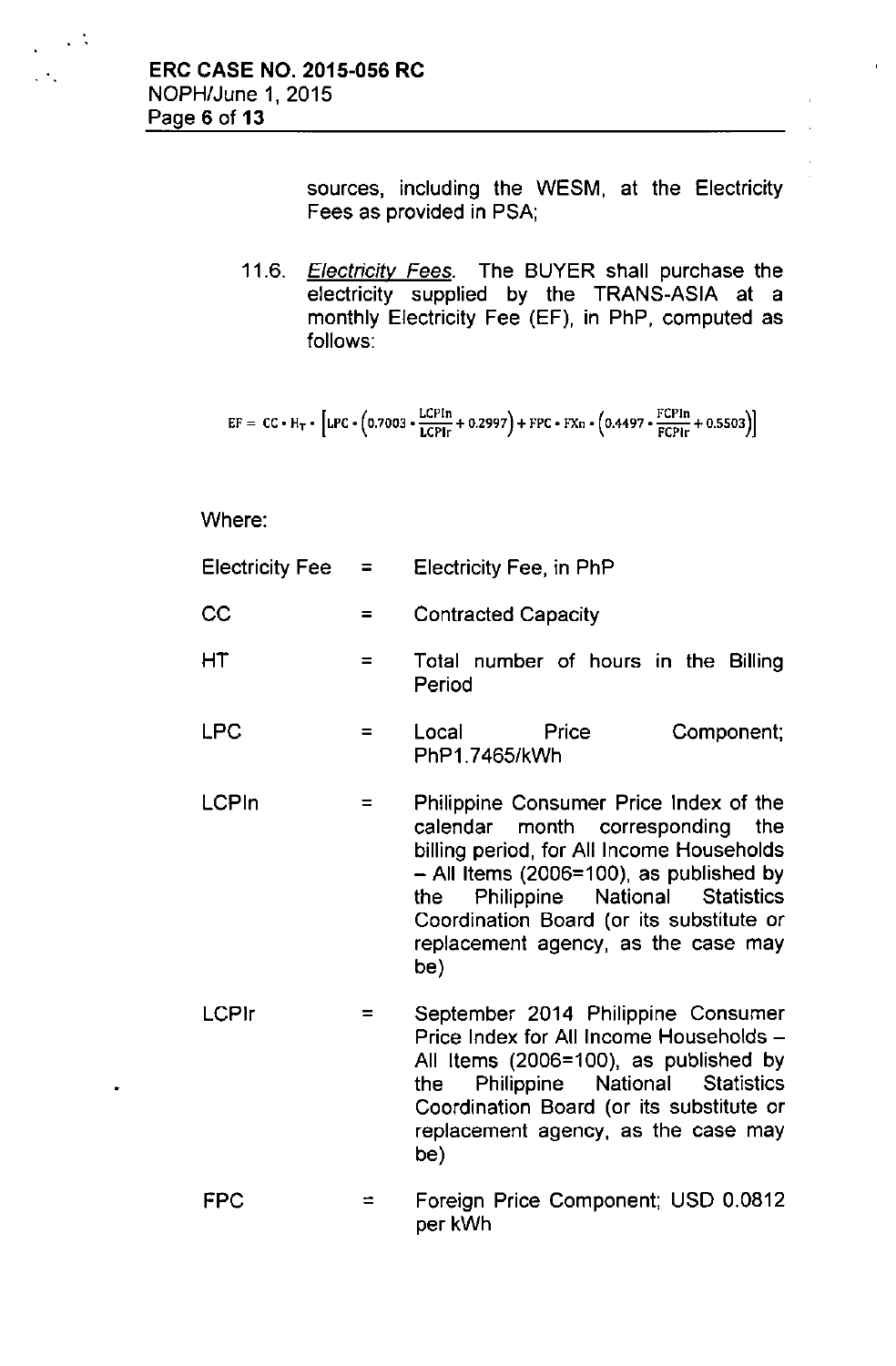..

 $\ddot{\phantom{a}}$  .

| FXn | $=$ $-$ | <b>Philippine Peso vs. US Dollar Reference</b> |  |  |
|-----|---------|------------------------------------------------|--|--|
|     |         | Rate as published by the Bangko                |  |  |
|     |         | Sentral ng Pilipinas at the last working       |  |  |
|     |         | day of the Billing Period                      |  |  |

- FCPln  $=$ US Consumer Price Index, All Items, International Financial Statistics (2010=100) for the calendar month corresponding the Billing Period
- FCPlr = US Consumer Price Index, All Items, International Financial Statistics (2010=100) for the month of September 2014

Should the published indices be unavailable for the corresponding billing month, the most recent available published indices shall be used subject to adjustments in subsequent billings as soon as published indices become available.

Should publication of any or all of the required indices be discontinued for a reasonable period of time, the parties shall mutually agree on a new Inflation Factor. Pending the new Inflation Factor, the last prevailing Inflation Factor shall be used until the new Inflation Factor is agreed between the parties and subject to retroactive adjustment.

*11.7. Charges for the account of LEYECD 1/1.* All WESM Charges for the delivery of the Contracted Capacity charged by the WESM trader of ULGPP, and other regulatory charges including all corresponding cost recoveries of ancillary services in the Reserve Market imposed upon the generators, shall be for the account of LEVECD **III.** Value Added Tax (VAT) shall be charged and passed on to the LEVECD **III** in accordance with applicable law. All other charges, fees, taxes and liabilities which may be imposed on, charged to, or incurred by TRANS-ASIA relative to the delivery of electricity to LEYECO III shall be for the account of LEYECO III;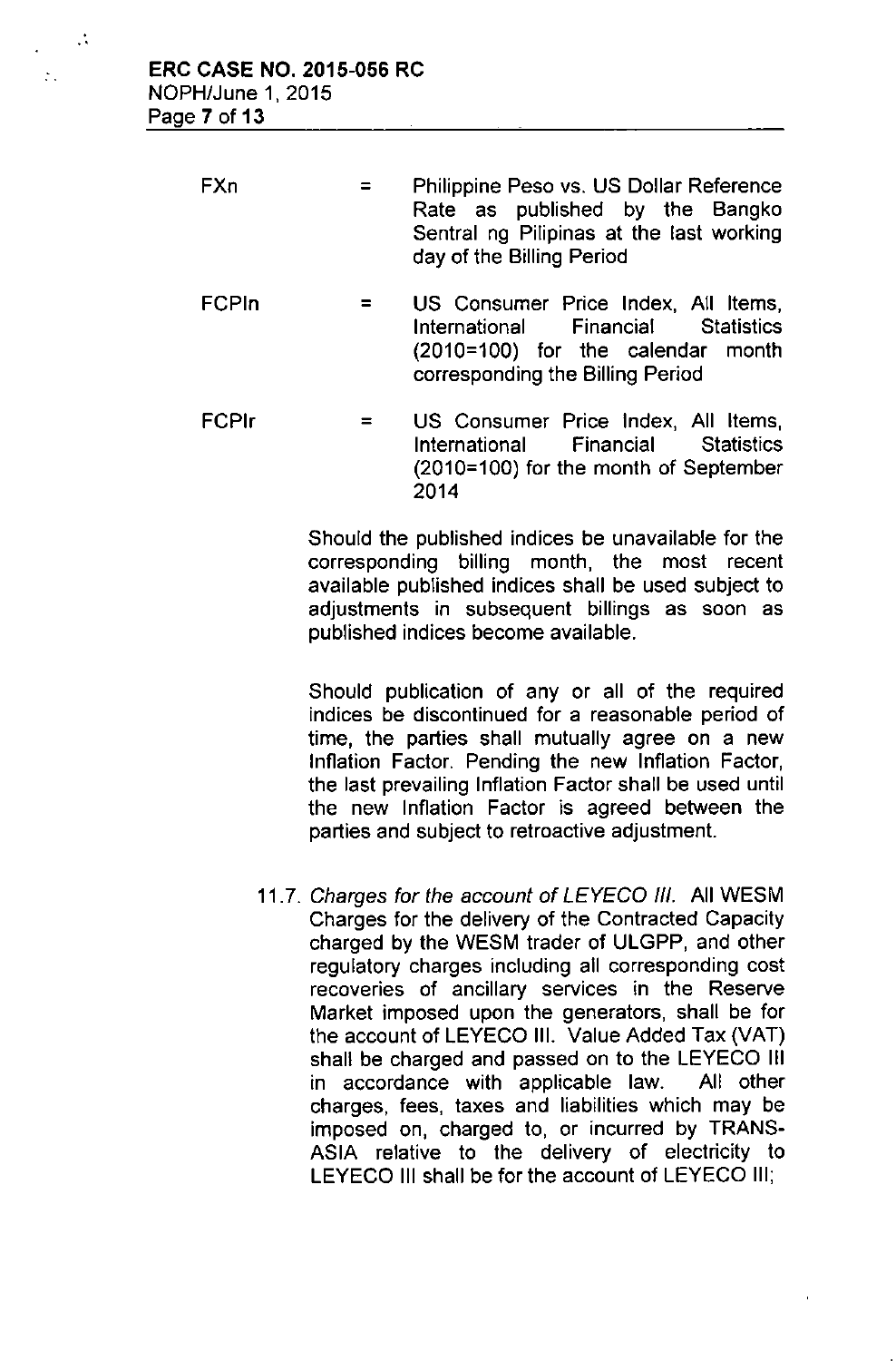$\sim$  1

 $\ddot{\phantom{0}}$ 

# Advantages of TRANS-ASIA's Supply and Rate Impact

- 12. The EPIRA established a new policy, legal structure and regulatory framework for the restructuring of the electric power industry to stimulate and create points of competition. As economic growth is interdependent with power intensive activities, the necessity of a free, open and competitive system in electricity supply in a regime of transparent and reasonable prices of electricity is necessary. Low power rates, sufficient capacity and an environment protective of investors and consumers are the end goals of the EPIRA;
- 13. Competition can be the best form of market regulation, it is premised on electricity suppliers ensuring that they give the best offer, advantage over competitors in terms of pricing, value-added benefits, quality of service ultimately resulting to consumers getting the best price for reliable supply of electricity;
- 14. The process adopted by the Region 8 ECs in choosing its power supplier ensures that LEYECO III and its member consumers achieve least cost supply of power through joint power supply planning and competitive procurement process;
- 15. The Electricity Fees as provided in the PSA is advantageous to LEYECO Ill's consumers given that the Region 8 ECs set simplified parameters to be followed by the bidders during the JCPSP;
	- 15.1. The market-based rate of Trans-Asia is the lowest compared to other generation companies who participated in the R8 JCPSP; and
	- 15.2. The indexation in the Electricity Fee is intended to provide for fair and transparent adjustment in fees to reflect specific and verifiable fluctuations in inflation and foreign exchange for the duration of the PSA,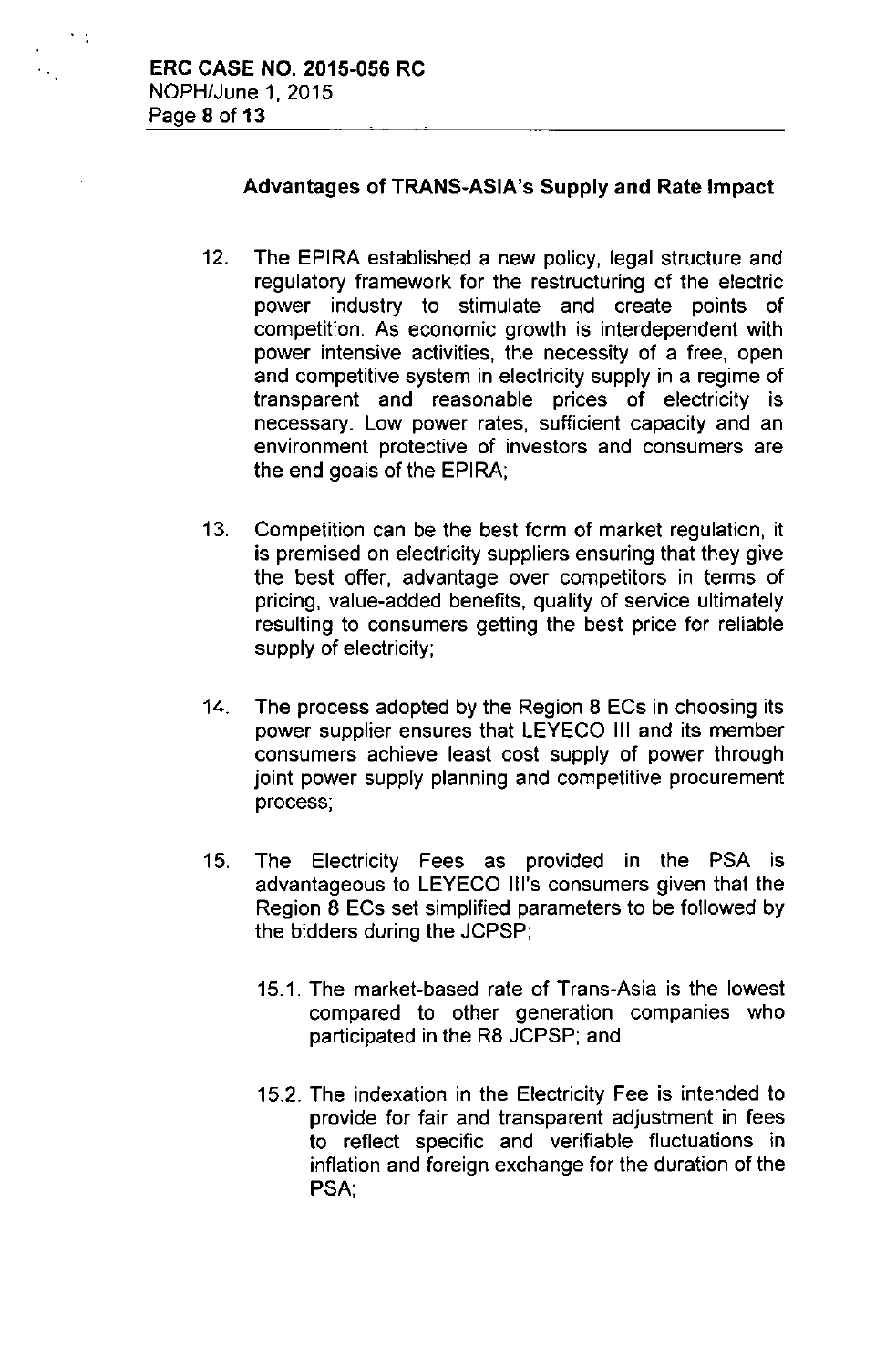$\sim$   $\sim$ 

 $\ddot{\phantom{0}}$ 

# 16. LEYECO III has simulated and forecasted the effect of the inclusion of TRANS-ASIA's supply from the ULGPP:

Simulation of Generation Mix Rate with TRANS-ASIA for the year 2015:

| Supplier          | Forecasted     | Percent      | 2015 Average | Weighted            |
|-------------------|----------------|--------------|--------------|---------------------|
|                   | 2015 Quantity  | <b>Share</b> | Rate         | <b>Average Rate</b> |
|                   | (kWh)          |              | (PhP/kWh)    |                     |
|                   | 26,280,000.00  | 80.97%       | 5.2342       |                     |
| <b>TRANS-ASIA</b> | 8,760,000.00   | 26.99%       | 5.5489       | 5.8368              |
| <b>WESM</b>       | (2,582,391.08) | $-7.96%$     | $-1.2727$    |                     |
| Total             | 32,457,608.92  | 100%         |              |                     |

Simulation of Generation Mix Rate without TRANS-ASIA for the year 2015:

| Supplier          | Forecasted    | Percent      | 2015 Average | Weighted            |
|-------------------|---------------|--------------|--------------|---------------------|
|                   | 2015 Quantity | <b>Share</b> | Rate         | <b>Average Rate</b> |
|                   | (kWh)         |              | (PhP/kWh)    |                     |
|                   | 26,280,000.00 | 80.97%       | 5.2342       |                     |
| <b>TRANS-ASIA</b> | 0.00          |              |              |                     |
| <b>WESM</b>       | 6,177,608.92  | 19.03%       | 8.6039       | 5.8755              |
| Total             | 32,457,608.92 | 100%         |              |                     |

#### Generation Rate Impact: -0.0387

17. Clearly, entering into a PSA with TRANS-ASIA would significantly reduce LEYECO Ill's exposure to volatilities in the WESM considering and result to more stable electricity prices which will redound to the benefit of the member consumers;

# Allegations in Support of the Motion for Provisional Authority

18. The provisional approval of the instant Application, including the rate structure as embodied in the PSA, which will facilitate the timely implementation of the PSA, is imperative and warranted;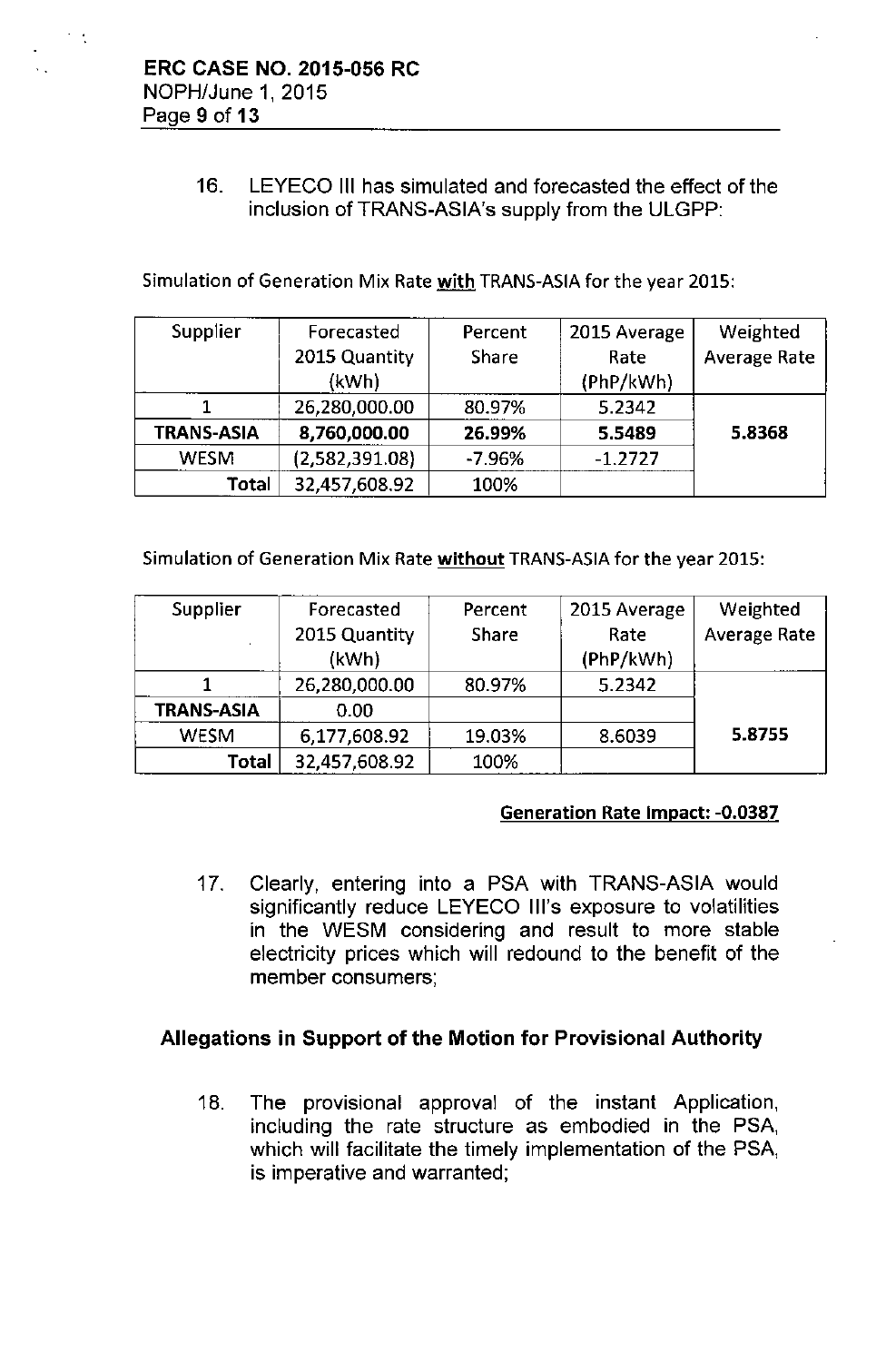$\sim$   $\sim$ 

 $\ddotsc$ 

- 19. It will facilitate TRANS ASIA's supply of additional capacity to LEYECO III at the soonest possible time;
	- 19.1. LEYECO III needs such additional capacity not only to address the shortage of its power supply, but also to secure a more stable, reliable and efficient source of power supply;
	- 19.2. Considering the continuous recovery efforts of the local government within LEYECO Ill's franchise area, the necessity of stable, continuous, reliable supply of electricity is imperative to ensure that rehabilitation plans brought about by the damage due to Typhoon Yolanda are not discontinued or impeded. More importantly, reliable, uninterrupted and continuous electric supply will sustain, alleviate and boost the economic, financial and social development in the area; and
	- 19.3. Further, the supply of energy by TRANS-ASIA constitutes 26.99% of LEYECO Ill's electricity requirements, pending hearing and in the absence of any provisional authority, LEYECO III, its member-consumers and the local government will gravely suffer as there is uncertainty in the supply of electricity. Likewise, the provisional approval of the instant application will allow LEYECO III to avail of the advantages of low power cost. The additional capacity will not only address LEYECO Ill's needs but the ECs' power requirements;
- 20. Significantly, the immediate implementation of the PSA will benefit all the electricity consumers;
- 21. The provisional approval of the instant application at the rate structure as provided in the PSA is also necessary for TRANS-ASIA to allow it operate at sustainable and viable levels necessary for TRANS-ASIA to fully pay all its contractual obligations and costs under its IPPA Agreement with PSALM. It will also allow Applicant LEYECO III to charge and collect the respective electricity fees as provided in the PSA from its member consumers;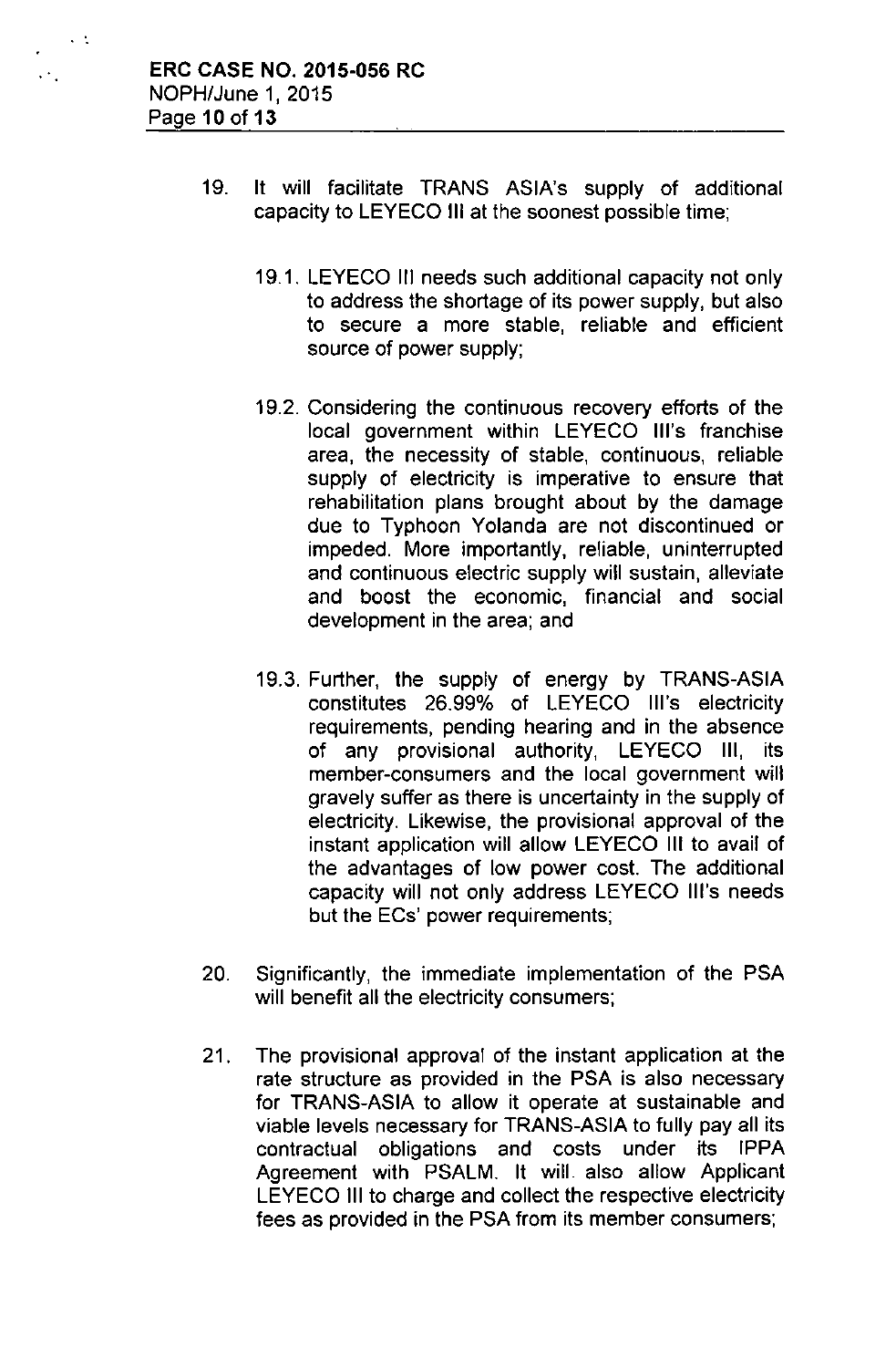. ..

22. They pray for the provisional approval of the instant application pursuant to Rule 14 of the Commission's Rules of Practice and Procedure;

## Allegations in Support of the Motion for Confidential Treatment **of Annex "N"**

- 23. Pursuant to Rule 4, Section 1 of the Rules of Practice and Procedure, they move for the confidential treatment of Annex "N" as they contain data, information, calculations, assumptions, formula which constitute trade secrets and which the TRANS-ASIA has the sole proprietary interest thereof. TRANS-ASIA will stand to be unduly prejudiced should it be disclosed to the public;
- 24. As ruled in *Air Philippines Corporation vs. Pennswell, Inc.,'* a trade secret may consist of any formula, pattern, device or compilation of information that is used in one's business and gives the employer an opportunity to obtain an advantage over competitors who do not possess the information. It is indubitable that trade secrets constitute proprietary rights and jurisprudence has consistently acknowledged the private character of trade secrets;
- 25. They submitted one (1) copy of Annex "N" in a sealed envelope, with the envelope and each page thereof stamped with the word "Confidential"; and
- 26. They pray that the Commission:
	- a. Pending hearing, immediately issue an Order provisionally approving the PSA and authorizing the rate structure as embodied therein. Further, that such rate structure as applied be allowed retroactive implementation starting December 26, 2014 so as to authorize LEYECO III to pass on the full amount of the fees and charges under the PSA to its consumers;

<sup>1</sup>GR No. 172835, December 19, 2007.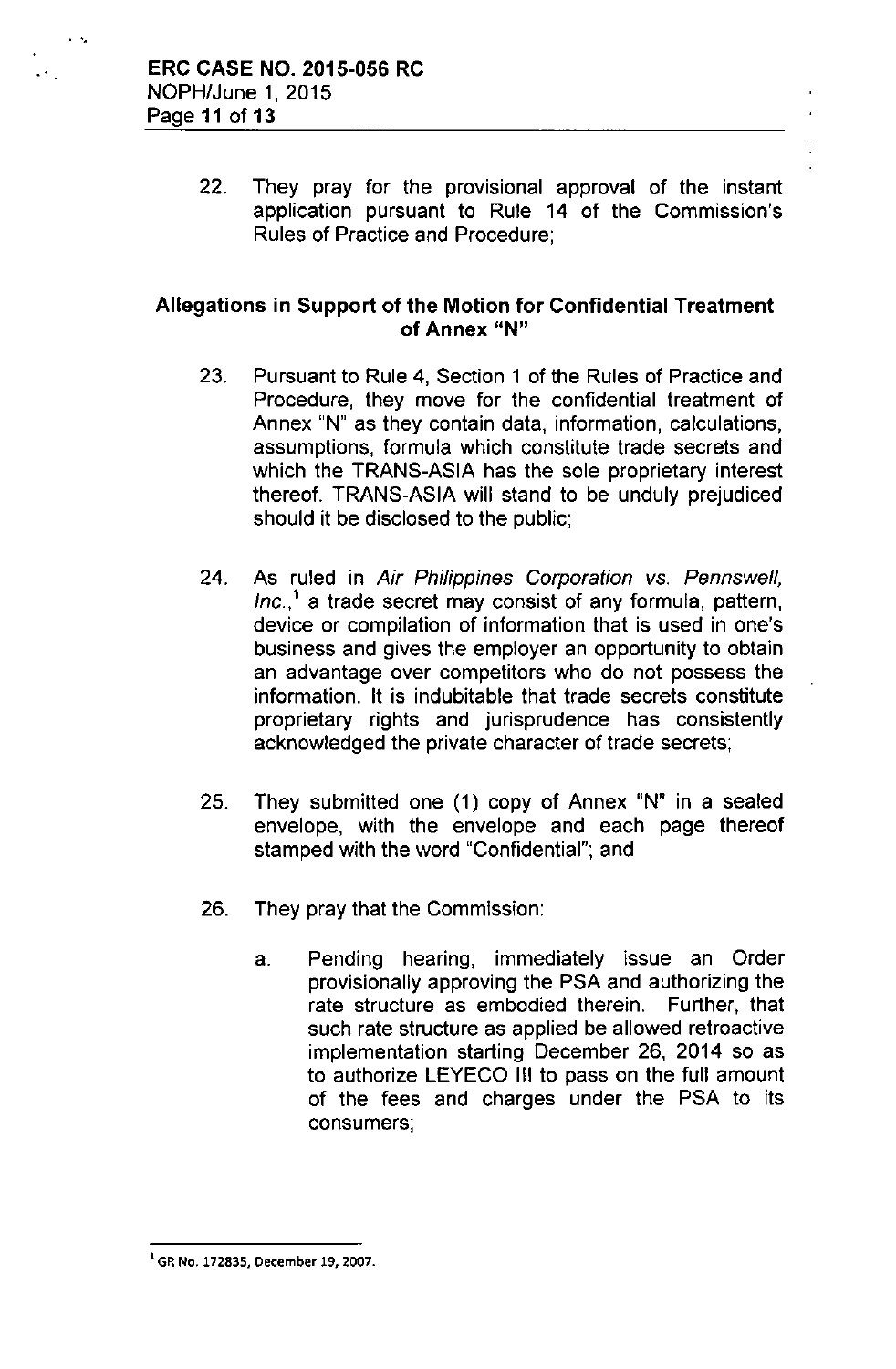- b. After due hearing, a final authority be issued authorizing the PSA including the rate structure as applied and finally approving retroactive implementation of the rate structure starting December 26, 2014 so as to authorize LEYECO III to pass on the full amount of the fees and charges under the PSA to its consumers; and
- c. An Order be issued granting the motion for confidential treatment of Annex "N", directing their non-disclosure pursuant to Rule 4 of the Rules of Procedure and prescribing the guidelines for the protection thereof.

The Commission has set the instant application for jurisdictional hearing, expository presentation, pre-trial conference and evidentiary hearing on the following dates and venues:

| <b>Date</b>                                                                                             | Venue                                                                                                                                    | <b>Particulars</b>                                                                                                                                                      |
|---------------------------------------------------------------------------------------------------------|------------------------------------------------------------------------------------------------------------------------------------------|-------------------------------------------------------------------------------------------------------------------------------------------------------------------------|
| 30.<br>2015<br>June<br>(Wednesday) at ten  <br>o'clock<br>the I<br>in<br>morning<br>(10:00)<br>A.M.     | ERC Hearing Room,<br>$15^{\text{th}}$<br>Floor, Pacific<br>Center Building, San<br>Miguel<br>Avenue,<br>Ortigas<br>Center,<br>Pasig City | Jurisdictional Hearing                                                                                                                                                  |
| July<br>30.<br>2015<br>(Thursday) at nine<br>o'clock<br>the $\mathsf{I}$<br>in<br>morning $(9:00 A.M.)$ | LEYECO III's<br>Main I<br>Office, Brgy.<br>San  <br>Roque,<br>Tunga,<br>Leyte                                                            | Hearing<br>Jurisdictional<br>(Confirmation<br>ΟŤ<br>Jurisdictional<br>Compliance), Expository<br>Pre-Trial<br>Presentation,<br>Conference<br>and<br>Evidentiary Hearing |

All persons who have an interest in the subject matter of the proceeding may become a party by filing, at least five (5) days prior to the initial hearing and subject to the requirements in the ERC's Rules of Practice and Procedure, a verified petition with the Commission giving the docket number and title of the proceeding and stating: (1) the petitioner's name and address; (2) the nature of petitioner's interest in the subject matter of the proceeding, and the way and manner in which such interest is affected by the issues involved in the proceeding; and (3) a statement of the relief desired.